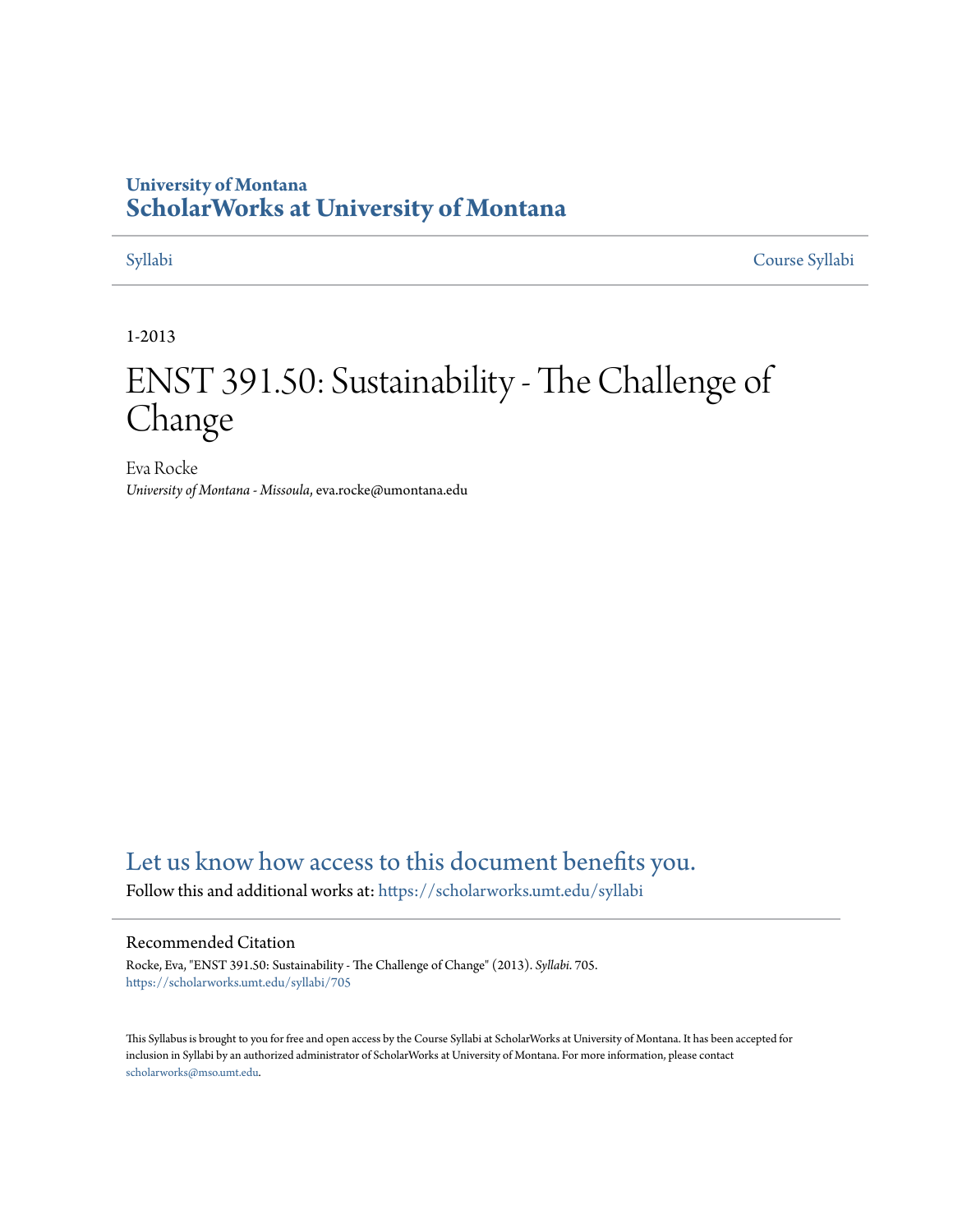# **ENST 391.50 Sustainability: The Challenge of Change Spring 2013 Semester SYLLABUS**

**Instructor:** Eva Rocke

**Email:** eva.rocke@umontana.edu

**Phone:** 770.503.4279 or 243.4856

**Office:** University Center, Suite 113

Meetings can be arranged on the UM campus by emailing or calling the instructor

This course was originally designed and taught by Dr. George Seielstad. The course Dr. Seielstad offered has been modified and is being facilitated by Eva Rocke for the spring 2013 semester. A lecture Dr. Seielstad presented to students in Summer 2011 can be a preview to the course and an introduction to the course's original instructor. If interested (it's optional), see http://www.nserc.und.edu/learning/SARPmm.html72011. Scroll down the list of lectures to 6/22/2011, 10:00 AM. Click there and start.

# **Course Description**

This course will consider the onset of a new geologic era, the *Anthropocene,* so-named because it is an era during which humans are the dominant force on the planet. Our domination arose quickly as a consequence of humankind's explosive growth of knowledge and its application to increasingly powerful technologies. The ascendance has been dramatic and largely unquestioned, making the impacts of our collective actions all the more critical. Change is essential. This change must be transformative, not merely incremental. The class will consider how to initiate such needed dramatic change. The course will explore challenges without treating them as inherent "problems." Instead, the emphasis will be on opportunity and connecting students to the current efforts being made in communities around the country to inspire change. A different world need not be a worse world; the challenge is to make it a better one.

After reviewing the concept of Spaceship Earth, the course will describe impacts that are occurring throughout Earth's interconnected systems. Students will identify and articulate their positions on some major decisions and issues confronting us all. In doing so, students will weigh ecological, economic, and equity dimensions. Students will learn the importance of communicating the need for change as a means to influence human behavior.

# **Purpose**

The purpose of the course is to nurture values and inspire action that will help transition humankind from the practices it established in the last century to sustainable practices in the current century. Approximately the first half of the course will be devoted to studying the past. Doing so should expose the unsustainability of civilization's present course. The intent is not to sow pessimism. Rather, it is to learn together what we can do to find a path to a sustainable future. The second half of the course offers students an opportunity to explore current approaches to sustainability via current events, academic resources, and their own research.

# **Objectives**

Students who successfully complete this course will:

• Possess a deeper and more complex understanding of sustainability, the roots of the term, and its application to institutional settings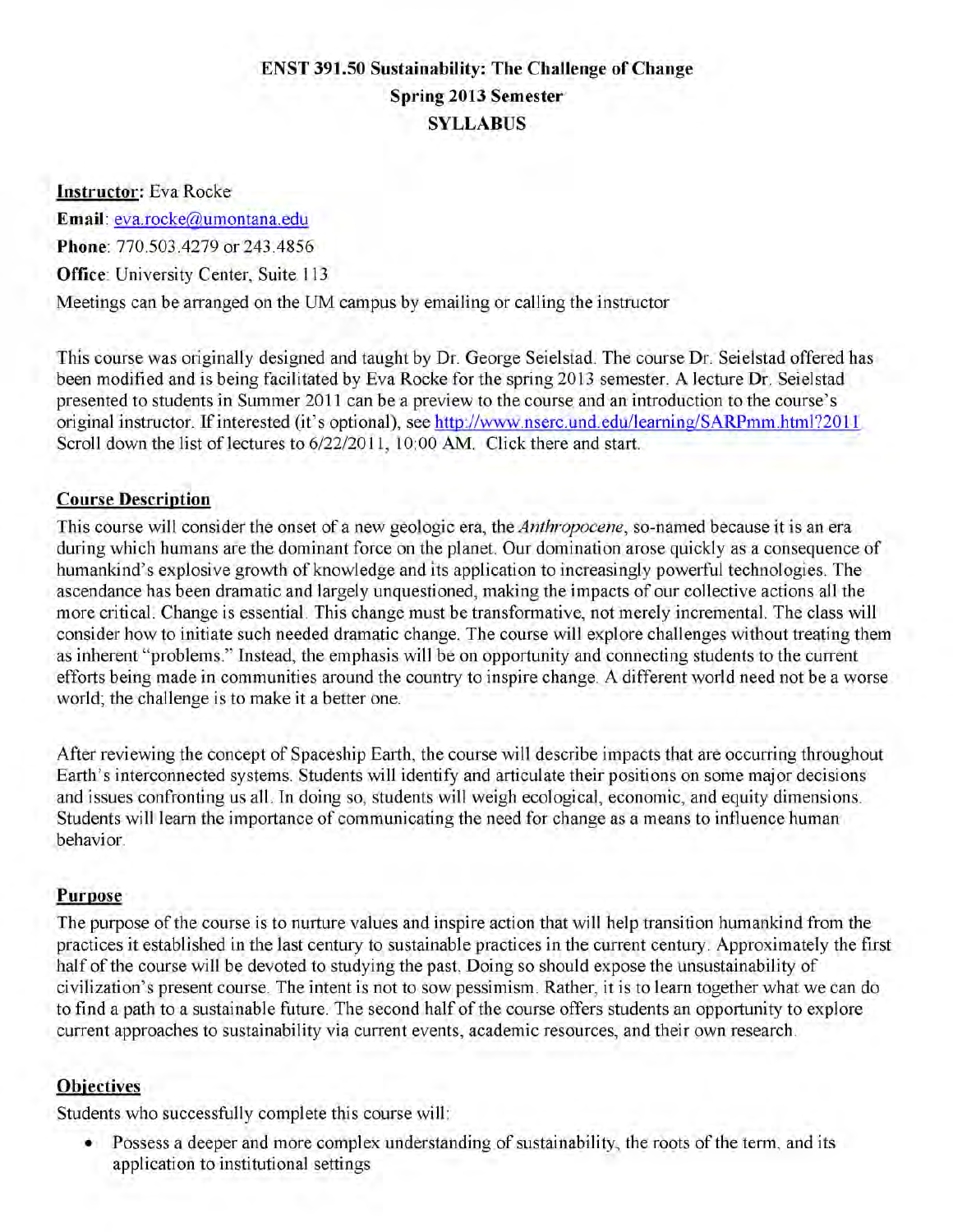- Appreciate the values of services the natural and physical worlds provide to humans and the impact humans have on the natural and physical worlds' ability to continue providing them.
- Appreciate the temporal and spatial scales of change, including consequences of exponential growth.
- Develop communications skills verbal, written, and electronic enabling understanding across disciplines, sectors, and generations.
- Find information, evaluate its accuracy, and transform it into practical uses.
- Understand that humanity's current predicament is an opportunity for greatness rather than a cause of despair.

# **Required Online Tools**

- Access to a personal computer with audio capabilities
- Internet access and a web browser
- Microsoft Word and PowerPoint (PowerPoint slides that contain speaker symbols contain recorded messages. Click on symbol to hear them.)
- Ability to open pdf, jpg, and video files

**I** advise visiting umonline.umt.edu and studying the **Student Resources.** You will also see a location for **Tech Support.**

# **Required Textbooks**

McNeill, **J R.** 2001. **Something New under the Sun: An Environmental History of the Twentieth-Century World,** New York: W.W. Norton & Company paperback, ISBN 03-393-04917-5.

Lambin, Eric. 2007. (translated by M.B. DeBevoise) **The Middle Path: Avoiding Environmental Catastrophe,** Chicago: The University of Chicago Press, ISBN 978-0-226-46853-2.

Berry, Thomas. 2000. **The Great Work: Our Way into the Future.** New York: Broadway Publishers. ISBN 978-0609804995.

None of the books listed above have been ordered through the UM bookstore. All are available online. In order to give you time to seek out these texts (sometimes it takes awhile to receive them if you're ordering them online), I have provided the first week and a half's worth of the McNeill chapters in PDF for you to read.

# **Additional Materials**

The *Resources* folder in the Course Menu contains several useful documents.

- • **Book References** contains short reviews by Dr. Seielstad of several books relevant to the course. Included, of course, are those by McNeill and Lambin. The other listed books are optional and are provided with the hope that students will be self-motivated to read more than just the required materials.
- **Quotes** are provided because a few sentences by critical thinkers often capture the essence of important ideas.
- • **Websites** presents an incomplete list of sites useful to the topic of sustainability.
- Papers in journals or magazines, both required and optional, will be assigned or referred to throughout the course.
- The Moodle site for the course has a location for *Announcements.* Information will be posted there throughout the course.

New relevant information appears frequently. The instructor will e-mail notices to the entire class.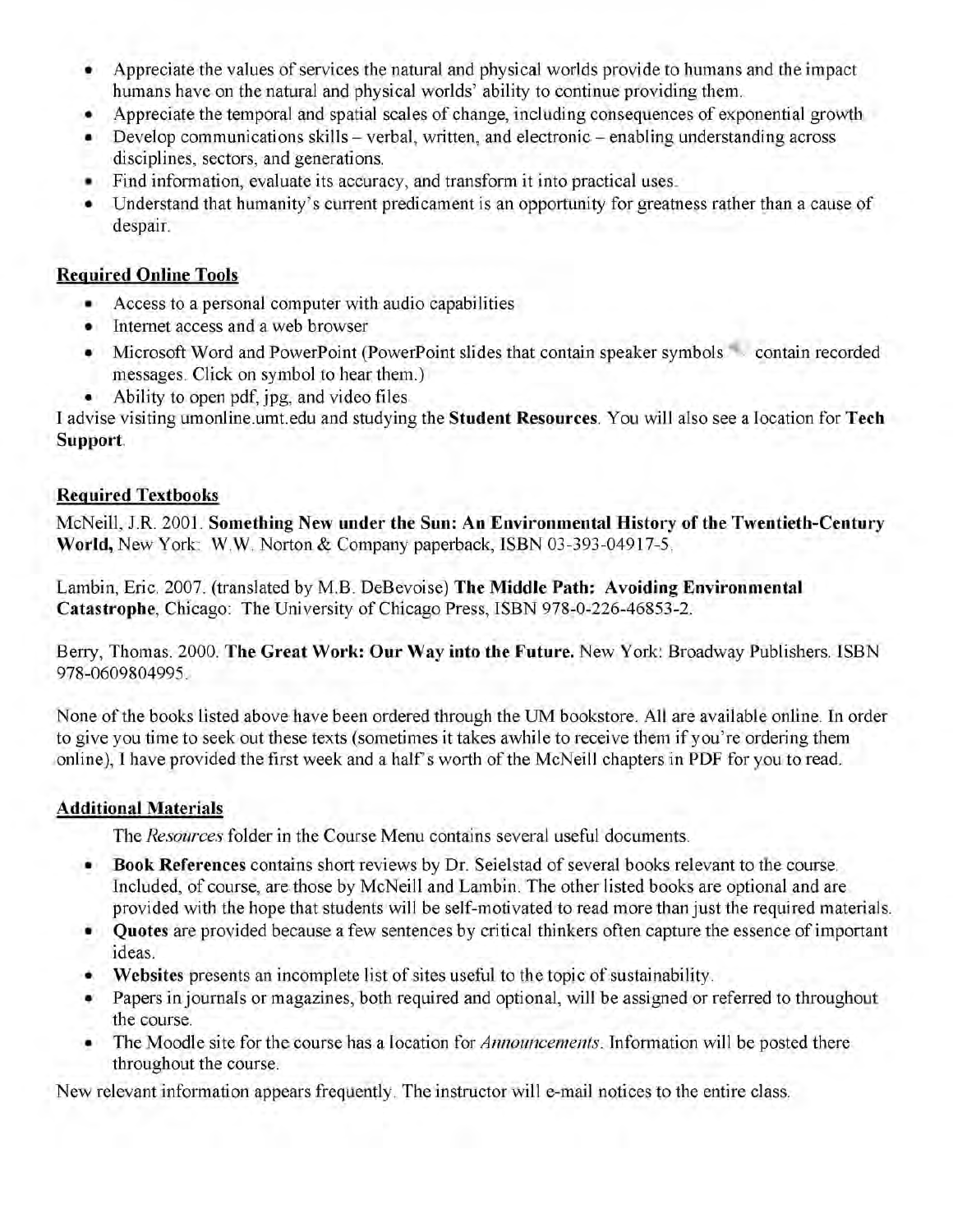# **Course Schedule**

| <b>WEEK</b>       | <b>TOPIC</b>                | <b>READING</b>      | <b>POWER</b><br><b>POINT</b> | <b>QUIZ</b>              | <b>ASSIGNED</b><br>WRITING?i   | <b>ASSIGNED</b><br><b>DISCUSSION</b> <sup>1</sup> |
|-------------------|-----------------------------|---------------------|------------------------------|--------------------------|--------------------------------|---------------------------------------------------|
|                   |                             |                     |                              |                          |                                |                                                   |
| Jan 28-Feb 3      | Space-Time                  | McNeill Ch 1,       | Y                            | Y (syllabus              | N                              | Y (personal                                       |
|                   | Orientation &               | 12, 9               |                              | quiz, 10                 |                                | profile, 10 pts)                                  |
|                   | <b>Exponential Growth</b>   |                     | $\overline{Y}$               | pts)                     |                                |                                                   |
| Feb 3-Feb<br>10   | Lithosphere,<br>Pedosphere, | McNeill Ch 2-4      |                              | Y (on rdgs,<br>$10$ pts) | N                              | $\mathbf N$                                       |
|                   | Atmosphere                  |                     |                              |                          |                                |                                                   |
| Feb 11-17         | Hydrosphere                 | McNeill Ch 5, 6     | $\overline{Y}$               | $\overline{\mathbf{Y}}$  | N                              | N                                                 |
|                   |                             |                     |                              | (on rdgs, $10$           |                                |                                                   |
|                   |                             |                     |                              | pts)                     |                                |                                                   |
| Feb 18-24         | Biosphere                   | McNeill Ch 7, 8     | Y                            | $Y$ (rdgs, 10)           | $\overline{N}$                 | $\overline{Y}$                                    |
|                   |                             |                     |                              | pts)                     |                                |                                                   |
| Feb 25-Mar        | Anthrosphere, Ideas         | McNeill Ch 10,      | <b>TBD</b>                   | N                        | $\overline{Y(50 \text{ pts})}$ | $\overline{Y}$                                    |
| 3<br>Mar 4-10     | & Politics                  | 11<br>Lambin Intro, | <b>TBD</b>                   | $\mathbf N$              | N                              | Y                                                 |
|                   | Systems                     | Ch.1                |                              |                          |                                |                                                   |
| Mar 11-17         | Energy                      | Lambin Ch, 2, 4     | <b>TBD</b>                   | $\mathbf N$              | N                              | N                                                 |
| Mar 18-24         | Geoengineering              | Lambin Ch. 5        | <b>TBD</b>                   | N                        | Y (Reflection                  | Y                                                 |
|                   |                             |                     |                              |                          | #1)                            |                                                   |
| Mar 25-31         | Morals, Ethics,             | Lambin Ch 6, 7      | <b>TBD</b>                   | $\mathbf N$              | $Y(50 \text{ pts})$            | Y                                                 |
|                   | Solutions                   |                     |                              |                          |                                |                                                   |
| Apr 1-Apr 7       | <b>TBD</b>                  | Berry Ch TBD        | <b>TBD</b>                   | $\overline{N}$           | Y (Peer edits                  | N                                                 |
|                   |                             |                     |                              |                          | to paper $#2$ , 25             |                                                   |
|                   | <b>SPRING</b>               | <b>BREAK</b>        |                              |                          | pts)                           |                                                   |
| Apr 8- Apr<br>14  |                             |                     |                              |                          |                                |                                                   |
| Apr $15 - 21$     | Solutions                   | Berry Ch. TBD       | <b>TBD</b>                   | $\overline{\text{N}}$    | $\overline{\mathbf{N}}$        | $\overline{N}$                                    |
| Apr 22-28         | Solutions                   | Berry Ch. TBD       | <b>TBD</b>                   | $\overline{\mathbf{N}}$  | $\overline{\mathbf{N}}$        | $\overline{Y}$                                    |
| Apr 29- May<br>5. | Solutions                   | Berry Ch. TBD       | $\mathbf N$                  | $\mathbf N$              | Y (Reflection<br>#2)           | $\overline{\text{Y}}$                             |
| May 6- May        | Solutions                   | <b>TBD</b>          | $\mathbf N$                  | $\overline{N}$           | $\overline{\mathbf{N}}$        | $\overline{Y}$                                    |
| 12                |                             |                     |                              |                          |                                |                                                   |
| May $13-$         | <b>FINALS WEEK</b>          | $\mathbf N$         | $\overline{\bf N}$           | $\overline{\mathbf{N}}$  | <b>Y</b> Final Essay           | $\overline{\mathbf{N}}$                           |
| May 19            |                             |                     |                              |                          | Due $(75$ pts)                 |                                                   |

# **Grading**

Final course grades will be based on the following:

**Personal Profile**  $-1$   $\omega$  start of course  $= 10$  pts

**Discussion Forums - 8** forums  $\omega$  10 points/wk (2-3 postings/week) = 80 pts

**Writings Assignments**

**Essays -** 2 @ 50 pts each. **= 100 pts**

**Peer Editing -** 2nd Essay comments and feedback **= 25 pts**

**Reflections on out-of-class event/lectures**  $- 2$   $\omega$  20 pts each  $= 40$  pts

**Quizzes on syllabus, course readings, and materials**  $-4$  **quizzes**  $@10$  **pts each = 40 pts Final Essay - 75 points**

**Total possible: 370 points**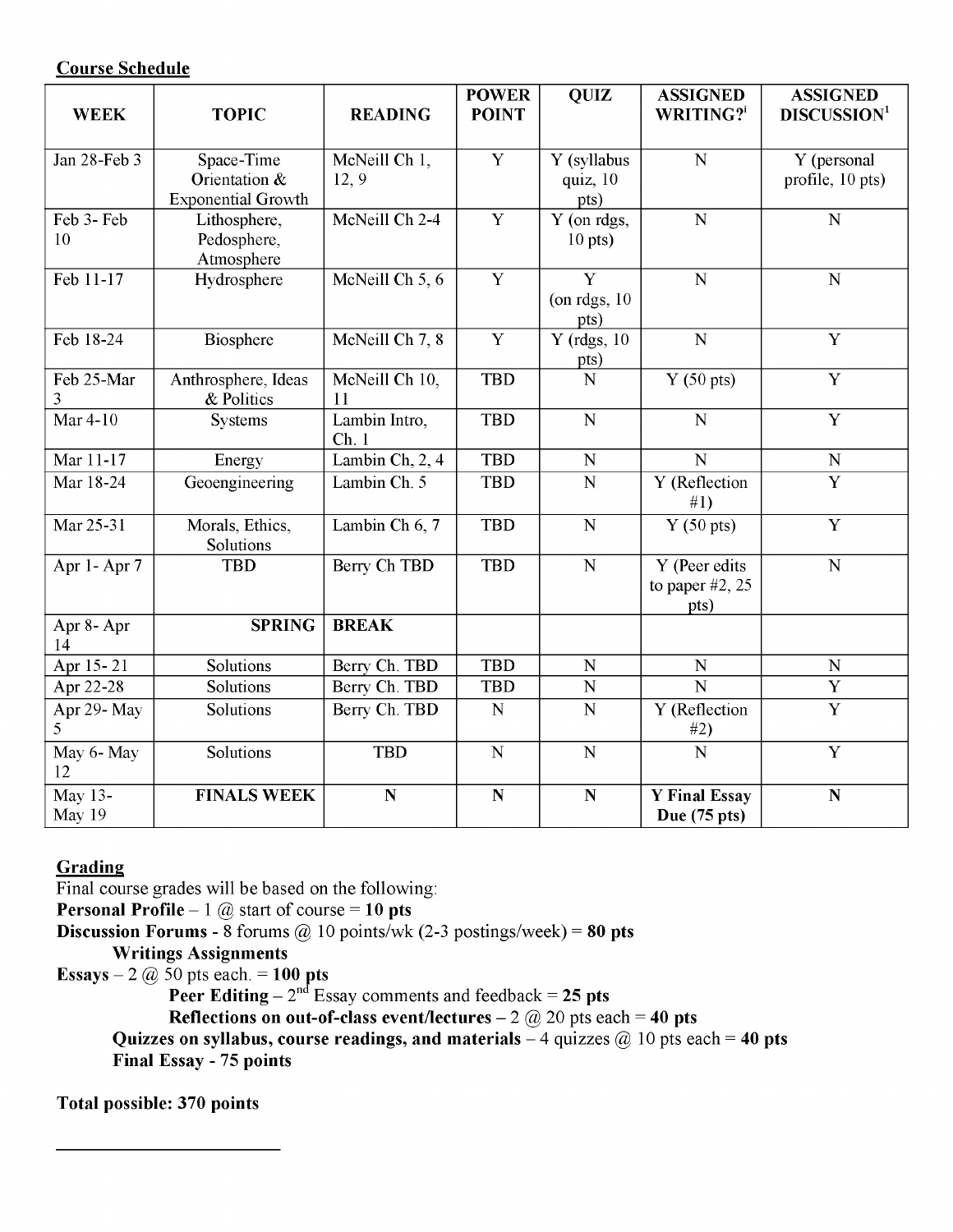# **Assignments**

Assignments are posted in each week's topic, available when you click on the appropriate week on the Moodle site. They are also compiled in the *Assignments* Folder on the course Moodle site. Some will be reading assignments, either from the textbooks (schedule above) or from supplemental readings. Others assignments include websites or videos you might be asked to review or our discussion forums, in which you will need to participate 2-3 times per week.

You are also required to view and listen to PowerPoint presentations when they are posted within a week's postings. The course has essentially two halves. During the first, the focus is on the environmental and human histories of the twentieth century. For all of these, I have provided PowerPoint presentations. This initial material is a bit dry and, in my opinion, less conducive to discussion. This is why you will have quizzes for the first few weeks of the semester. The latter half of the course deals with changes needed in the twenty-first century. It is during the second half of the course that we will begin to write more (essays and reflections written about outside events you choose to attend w/ approval by the instructor) and engage in discussion more via our discussion forums. There will be few, if any, slideshows for you to view during the second half.

**Because course materials and info were passed on to me with only a few days before the start of classes, I will be posting an updated syllabus in the next few weeks. All assignments and readings through week 3 of the course are up to date and accurate. Please watch for a posting from me with updated assignments and information.**

**Assignments are due by 11:55 PM of the Sunday ending a week's work.**

- **Quizzes:** You will have an initial quiz on your syllabus to help ensure that you have at least skimmed it. The other 3 quizzes will be primarily about the reading material. All of the quizzes will be 5 questions long, short answer format, worth 10 points each. You are welcome to use any relevant material as you take the quiz. The point is that you do the reading!
- **Writing Assignments:** You will need to submit 2 essays (50 points each) over the course of the semester, timed to be written and submitted as we are finishing two of the books we read in the course. **Both essays need to be approximately 4 pages, double-spaced, 1" margins. This is about 1,000 words, which is what I will be looking for in regards to appropriate length.** I will share with you more specifics about the writing, the prompts, and expectations for those assignments when I post the assignments on our Moodle page. After everyone has submitted their  $2<sup>nd</sup>$  essay, I will remove the names of the authors and re-distribute the essays to another student in the class for editing/comments. This is intended to help you improve your own writing by reflecting on another's work. This assignment will be worth 25 points.
- **Discussion Forms:** I much prefer discussion and seminar-format classes to lectures, so our discussion forums are important to me. You will be asked to engage in discussion for 9 forums over the course of the semester (see chart above). Please see the rubric that I've posted on our class page for clarification on how discussion postings are reviewed and graded. You need to post at least one of your comments early in the week (before Weds) and another during the second half of the week so that we avoid everyone posting on Sunday evening. This results in weak (and pointless) discussion. In total, this portion of your grade is worth 90 points.
- **Reflections:** In order to encourage learning outside class material, you are asked to attend 2 lectures, events, volunteer workdays, or other activities of your choice throughout the semester. You may be creative and seek out opportunities that interest you, but you must be able to clearly articulate how they relate to the course (sustainability in general, as well as something we're discussing specifically). You must get prior approval by the instructor before you will get credit for attendance. To prove that you participated/attended, you will need to submit a 2-page reflection for each activity/event. I will be